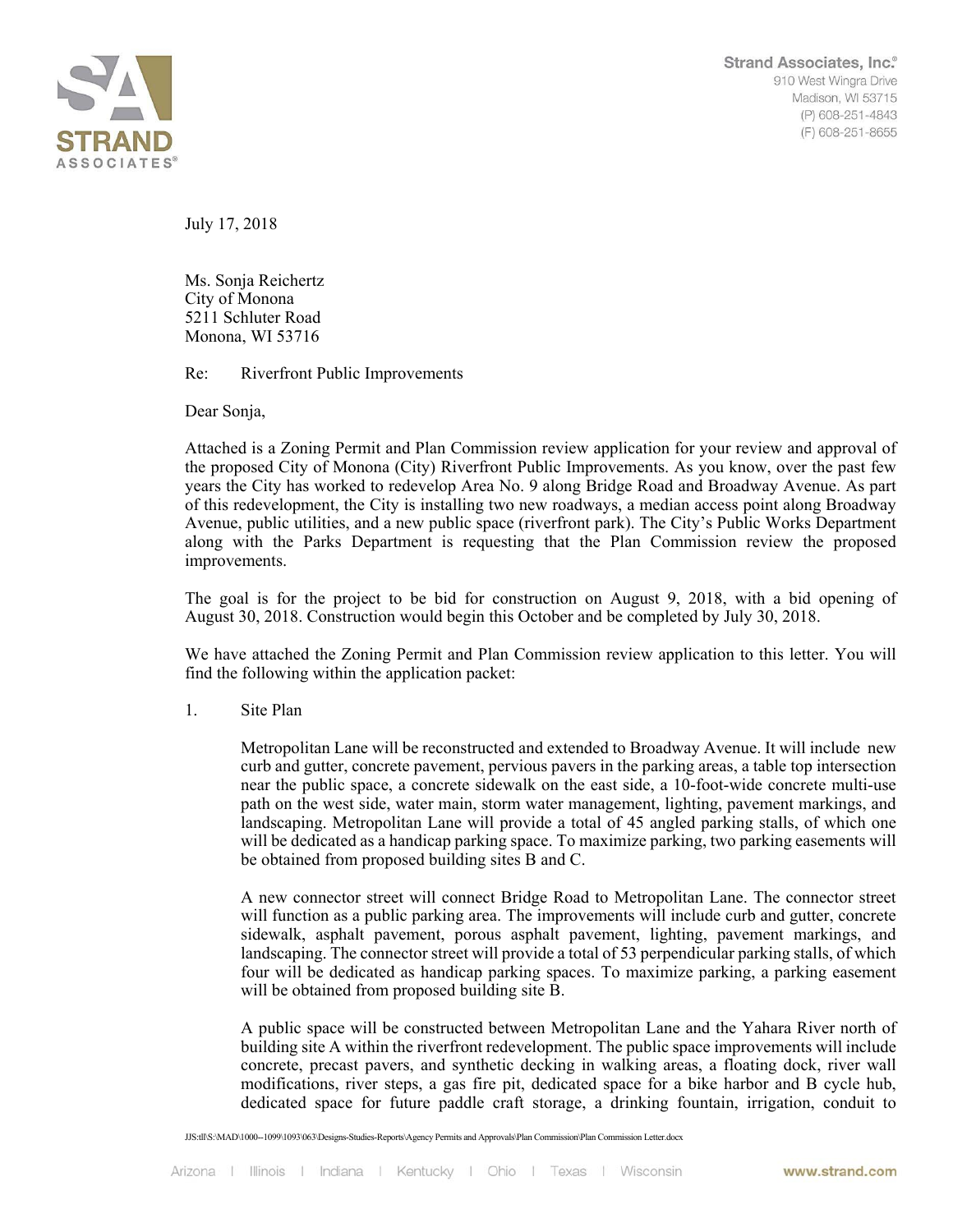Ms. Sonja Reichertz City of Monona Page 2 July 17, 2018

> accommodate future portable ice sheet, conduit to support future security, audio, and wifi systems, conduit to support future art work, storm sewer, decorative fencing, seat walls, lighting, and landscaping.

2. Storm water Management Plan

The plan consists of the storm water treatment for the new impervious area to remove 53 percent total suspended solids (TSS) and to provide peak runoff control. Note, only 40 percent TSS removal is required according to redevelopment standards, but the City has decided to go above and beyond the standards to illustrate its commitment to water quality. The TSS removal is accomplished with a variety of improvements such as 18-inch sumps in all inlets and manholes, porous asphalt along the connector street, pervious concrete pavers in the parking areas in Metropolitan Lane, and with two urban bio-retention basins (bio-planters) in the terrace of Metropolitan Lane. Storm water modeling calculations are included for the storm water improvements.

3. Streetscaping Plan (Finishes and Landscaping)

Metrolpolitan Lane, the parking connector, and the public space will have a coordinated palette of finishes and landscaping elements. Hardscaping will consist of standard concrete pavement, sidewalks, planters, and seat walls; brown colored concrete will be used for crosswalks, street terrace areas, and accent areas within the public space. In addition, complimentary colored permeable pavers will be installed in the parking areas and table top on Metropolitan Lane. Complimentary colored precast pavers will be used in the central gathering area within the park space, along with complimentary colored synthetic decking for the activity deck, stage, and floating dock. Colors for the pavers and decking will be natural (browns, tans, grays); final selections will be made by City staff via construction material sample selections during the construction process. Natural cut stone will be used for the terraced steps at the Yahara River. Example photos and Specifications are attached for reference.

Metropolitan Lane landscaping will include sodded terraces, street trees with grates, raised planters with perennial flowers, and bio-planters with native plantings and wetland plugs. Public space landscaping will include a tree bosque, ground cover, native grasses, and sodded green space. The landscaping plans have been included in this application, along with sample images of proposed plantings.

The City plans to directly purchase the site furnishings with installation by the contractor. Anticipated site furnishings include custom curved bench tops, table and chair combinations, bike racks, kayak racks, a gas fire pit, and trash receptacles. Site furnishings will include steel framing with a black powder coated finish to match the lighting and natural stained wood surfaces. Final wood selection will be made by City staff. Images of the proposed site furnishings are included in this application.

Fencing along the north edge of the public space and around the future ice equipment area along Metropolitan Lane will be decorative louvered fence constructed of steel with a black powder coated finish to match the lighting and site furnishings. Additionally, three panels of the fence will be detailed so that they can be modified to include architectural panels. The style and material of the architectural panes is to be determined. The remaining fencing, including the access gate on the north side of the proposed ice equipment location will be black polyvinyl